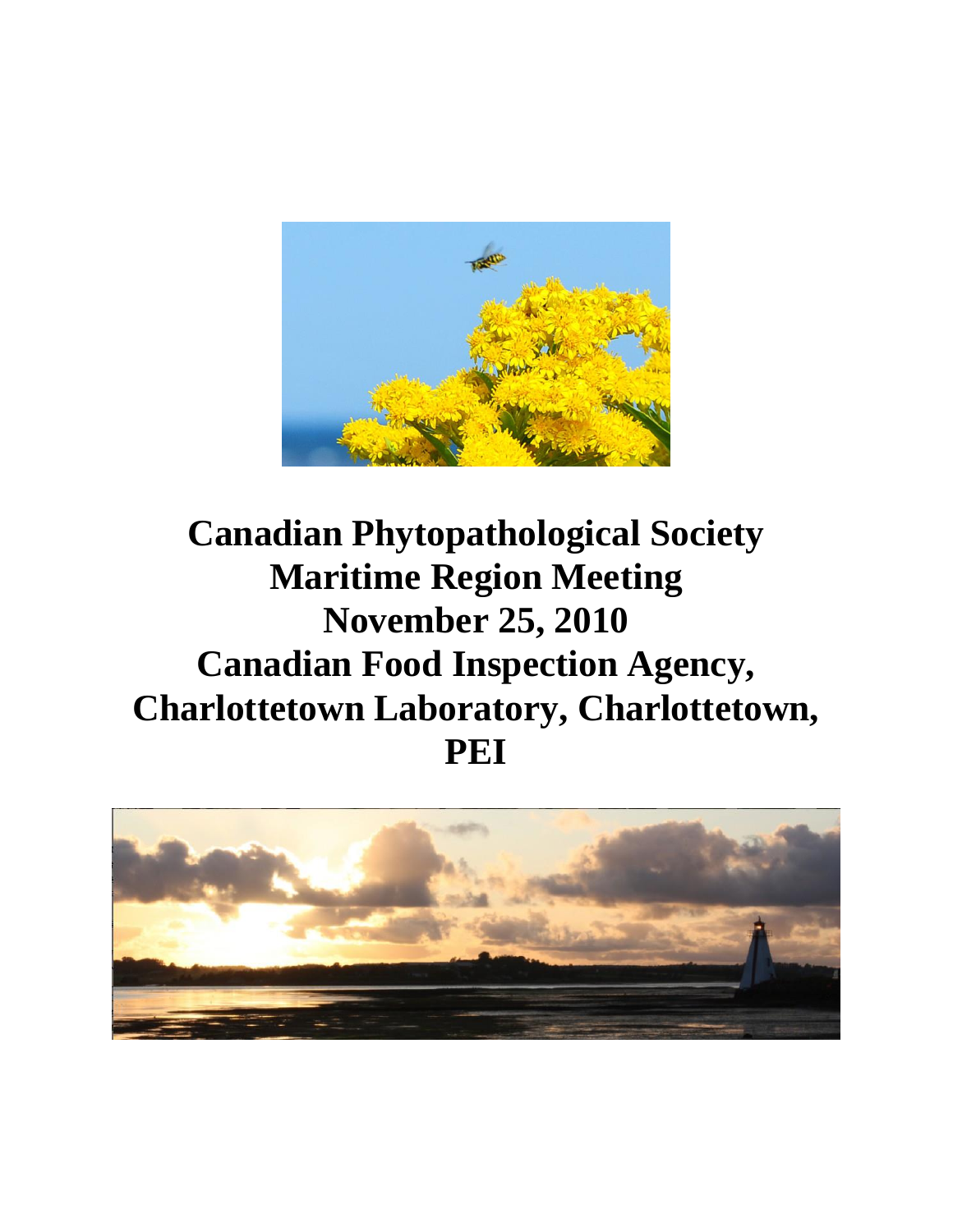#### CONTENT : PROGRAM AND ABSTRACTS

| SCIENTIFIC PROGRAM ----------------------------------3 |
|--------------------------------------------------------|
| Map (Directions to the Restaurant) ------------------4 |
| Paul D. Hildebrand ----------------------------------5 |
|                                                        |
|                                                        |
|                                                        |
|                                                        |
|                                                        |
|                                                        |
|                                                        |
|                                                        |
|                                                        |
|                                                        |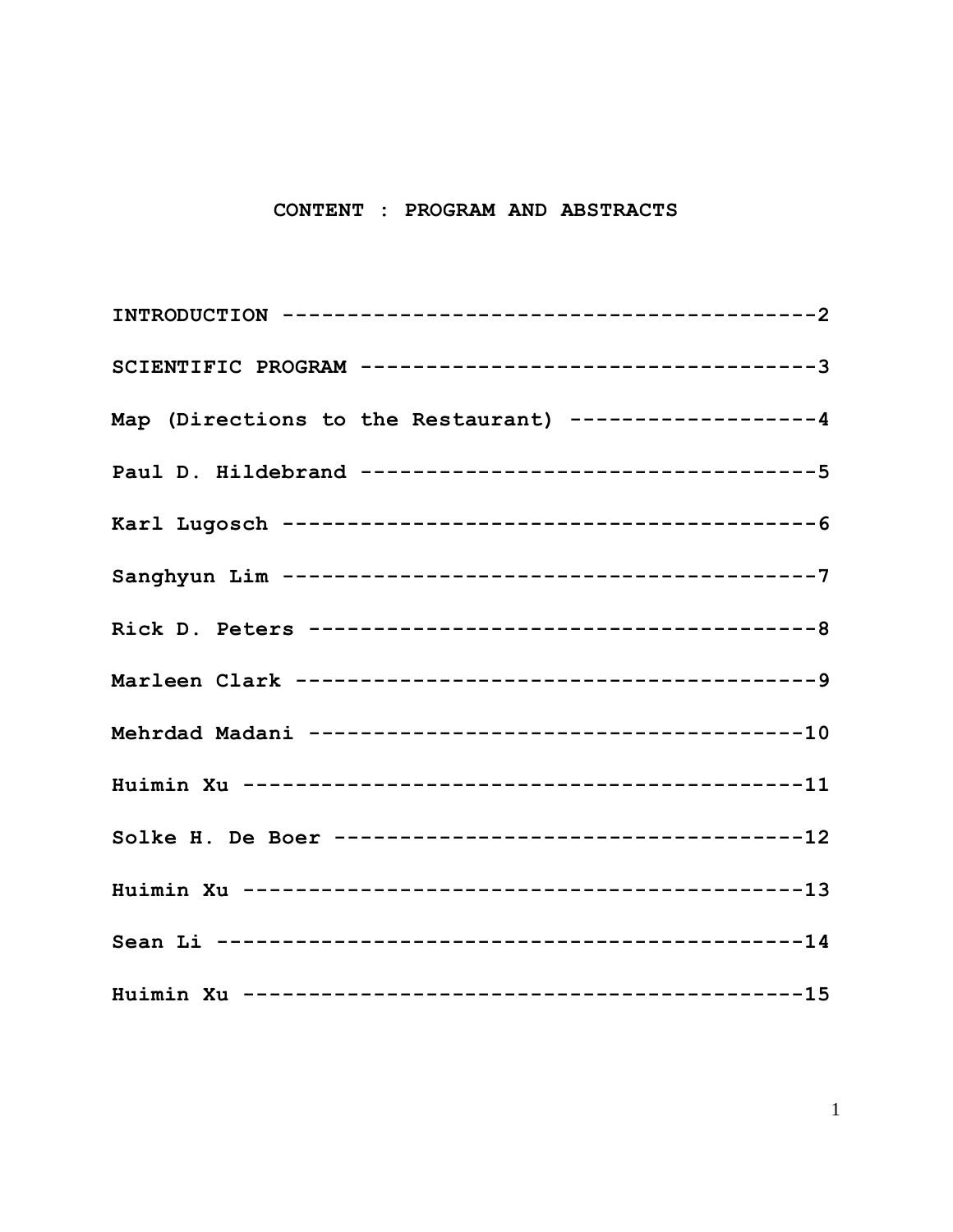#### **Canadian Phytopathological Society**

### **Maritime Region Meeting November 25, 2010 Canadian Food Inspection Agency-Charlottetown Laboratory Charlottetown, PE**

#### **INTRODUCTION**

Welcome to Charlottetown and to the 2010 Canadian Phytopathological Society Maritime Region Meeting. It has been a full year since we got together as a group, and I look forward to a stimulating afternoon of scientific discussion and fellowship.

There are 11 oral presentations and 2 poster presentations on various topics in phytopathology scheduled for the afternoon. A dinner and presentations will take place at **The Old Triangle Irish Alehouse** following the meeting.

I am pleased and honoured to welcome Dr. Robert Coffin, retired scientist with Cavendish Farms in Prince Edward Island, as our keynote speaker. Dr. Coffin is well-known for his research on many aspects of potato production and for his enthusiastic and informative presentations. His presentation is entitled: "Politics, Perception and Science."

Many thanks to all who attended the meeting. I would particularly like to thank Drs. Sean Li and Huimin Xu, Canadian Food Inspection Agency-Charlottetown Laboratory, Charlottetown, PE and their colleagues for hosting this year=s meeting and taking on the responsibilities of organizing the meeting, scheduling the presentations and preparing the book of abstracts. I would also like to thank the Canadian Phytopathological Society, represented by president Jeannie Gilbert, for sponsoring this event. I trust we will be able to get together on a regular basis in future, and on that note, we will host the 2011 meetings in Fredericton, NB.

This booklet contains abstracts of the oral and poster presentations in the order that they were presented. All abstracts will subsequently be published in an upcoming edition of the Canadian Journal of Plant Pathology. The research work represented by these papers forms an important part of the on-going development of phytopathological research in the Maritimes.

Rick D. Peters Maritime Region Rep Canadian Phytopathological Society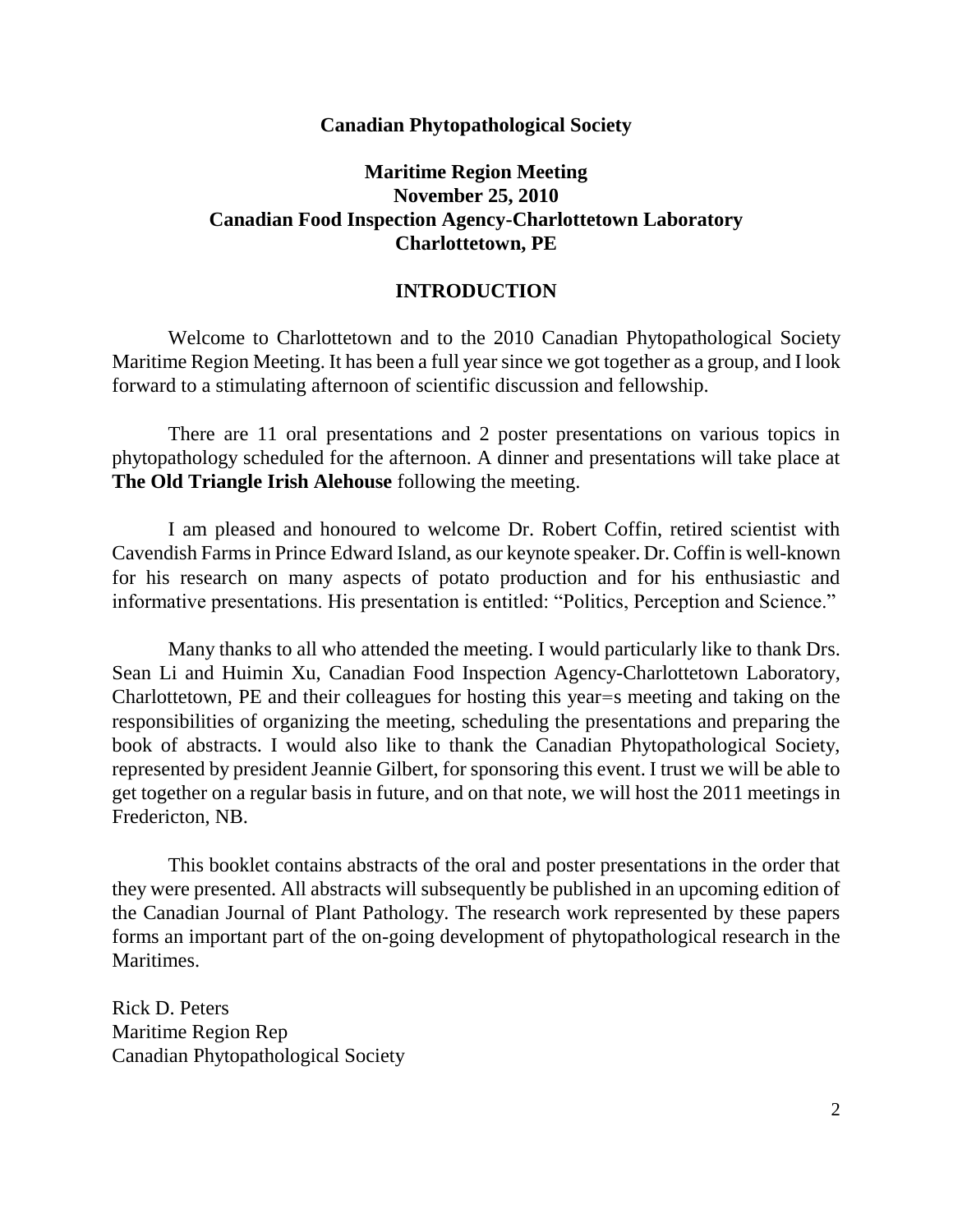#### **Canadian Phytopathological Society Annual Maritime Region Meeting – 2010 Canadian Food Inspection Agency-Charlottetown Laboratory**

**Scientific Program Thursday, November 25 Conference Room – Canadian Food Inspection Agency, Charlottetown Laboratory, Charlottetown, PEI**

| $1:00-1:10$       | Welcome: Dr. Rick D. Peters, CPS Rep - Maritime Region                                                                                                                                                                          |
|-------------------|---------------------------------------------------------------------------------------------------------------------------------------------------------------------------------------------------------------------------------|
| $1:10-1:45$       | Keynote Speaker: Dr. Robert Coffin<br><b>Politics, Perception and Science.</b>                                                                                                                                                  |
| <b>Session A:</b> | <b>Fungal Plant Pathogens (Chair: Dr. Rick Peters)</b>                                                                                                                                                                          |
|                   |                                                                                                                                                                                                                                 |
| $1:45-2:00$       | Nova Scotia Agriculture College's Late Blight Research Program Update. G.<br>Wang-Pruski*, S. Lim, R. Coffin, R. Peters, D. Pinto, K. Al-Mughrabi, H.<br>Platt, Zenaida Ganga, S. Veenhuis-MacNeill, W. Hardy, I. Macdonald, K. |
|                   | <b>Drake and T. Hamill</b>                                                                                                                                                                                                      |
| $2:00-2:15$       | Susceptibility of Lowbush Blueberry in the Sprout and Crop Phase to<br>Valdensinia Leaf Spot. P.D. Hildebrand*, W.E. Renderos, S.A.E. Fillmore<br>and B. Walker                                                                 |
| $2:15-2:30$       | Survey of Fusarium Species Causing Potato Seed-Piece Decay in Canada and<br>Their Resistance to Fungicides. K. Lugosch*, R.D. Peters, T. Barasubiye and<br>K. Drake                                                             |
| $2:30-2:45$       | The Validation of Phosphorous Acid-Responsive Proteins by MRM. Lim, S.*,<br>G. Wang-Pruski, D. Pinto, R.H. Coffin, K.I. Al-Mughrabi and R.D Peters                                                                              |
| $2:45-3:00$       | Infection of Potato Tubers by Phytophthora infestans via Stolons. D.H.<br>Lambert, R.D. Peters* and H.W. Platt                                                                                                                  |
| $3:00 - 3:45$     | <b>Nutrition Break and Poster Session (Lab Visitation Lead by Dr. Umadatt</b><br>Singh and other CL staff)                                                                                                                      |
| <b>Session B:</b> | <b>Posters</b>                                                                                                                                                                                                                  |

**PEI Plant Disease Diagnostic Service. M. Clark\***

**Characterization and Molecular Analysis of the Ribosomal DNA Intergenic Spacer (IGS) in the Genomes of the Potato and Tobacco Cyst Nematodes,** *Globodera pallida***,** *G. rostochiensisis* **and** *G. tabacum***. M. Madani**\*, **A. Vierstraete and S. H. De Boer**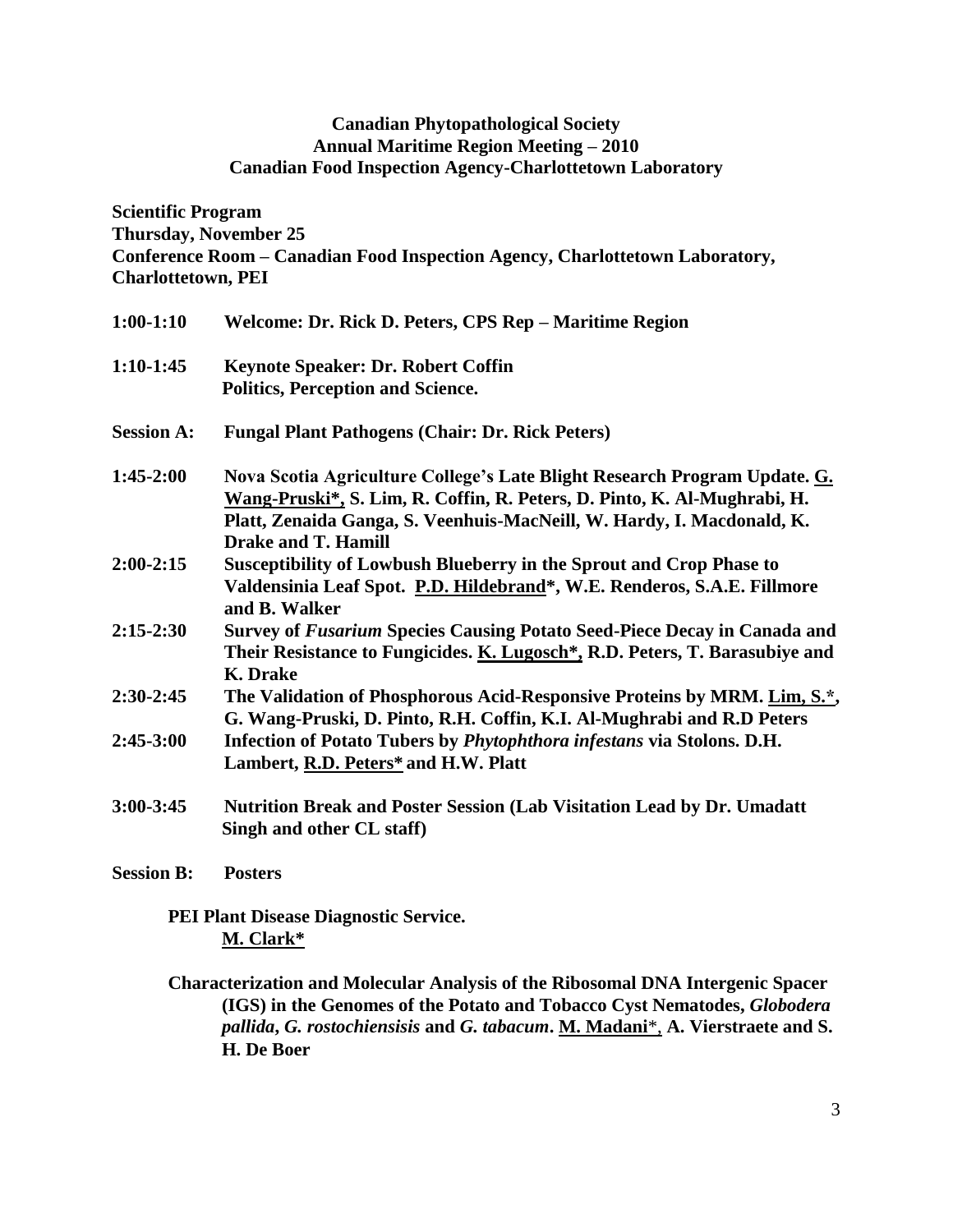| <b>Session C:</b> | <b>Plant Virology and Bacteriology (Chair: Dr. Harvinder Bennypaul)</b>          |
|-------------------|----------------------------------------------------------------------------------|
| $3:45-4:00$       | <b>Molecular Detection and Characterization of Potato Virus S Isolates</b>       |
|                   | Collected from Potato Lots in the Province of Prince Edward Island.              |
|                   | H. Xu*, S. Cody, J. Nie and J. D'Aubin                                           |
| $4:00-4:15$       | <b>Multiple Pectobacteria Associated with Potato Stem Rot.</b>                   |
|                   | S.H. De Boer*, X. Li, A. MacDonald and L.J. Ward                                 |
| $4:15-4:30$       | <b>Molecular Detection and Characterization of Tobacco Rattle Virus Isolates</b> |
|                   | <b>Collected from Greenhouse Epimedium Plants in Ontario and British</b>         |
|                   | Columbia. H. Xu <sup>*</sup> , L.J. Ward, J. Nickerson and U. Singh              |
| $4:30-4:45$       | Detection and Identification of Fastidious Phloem-Limited Bacteria in            |
|                   | Potato. X. Li*, J. Nie, P. Ross, D.L. Hammill, J. Nickerson, L. Ward and S.      |
|                   | H. De Boer                                                                       |
| $4:45-5:00$       | Detection and Characterization of <i>Potato Virus V</i> in Potato Tubers         |
|                   | Intercepted in a Traveler's Luggage.                                             |
|                   | H. Xu*, B. Jenkins, S. Cody and J. D'aubin                                       |
| $5:00 - 5:30$     | Wrap-up.                                                                         |

- **7:00-10:00 Dinner and Awards The Old Triangle Irish Alehouse (89 University Avenue, See Map)**
- **\* Presenter**



A : CFIA-Charlottetown laboratory; B : The Old Triangle Irish Alehouse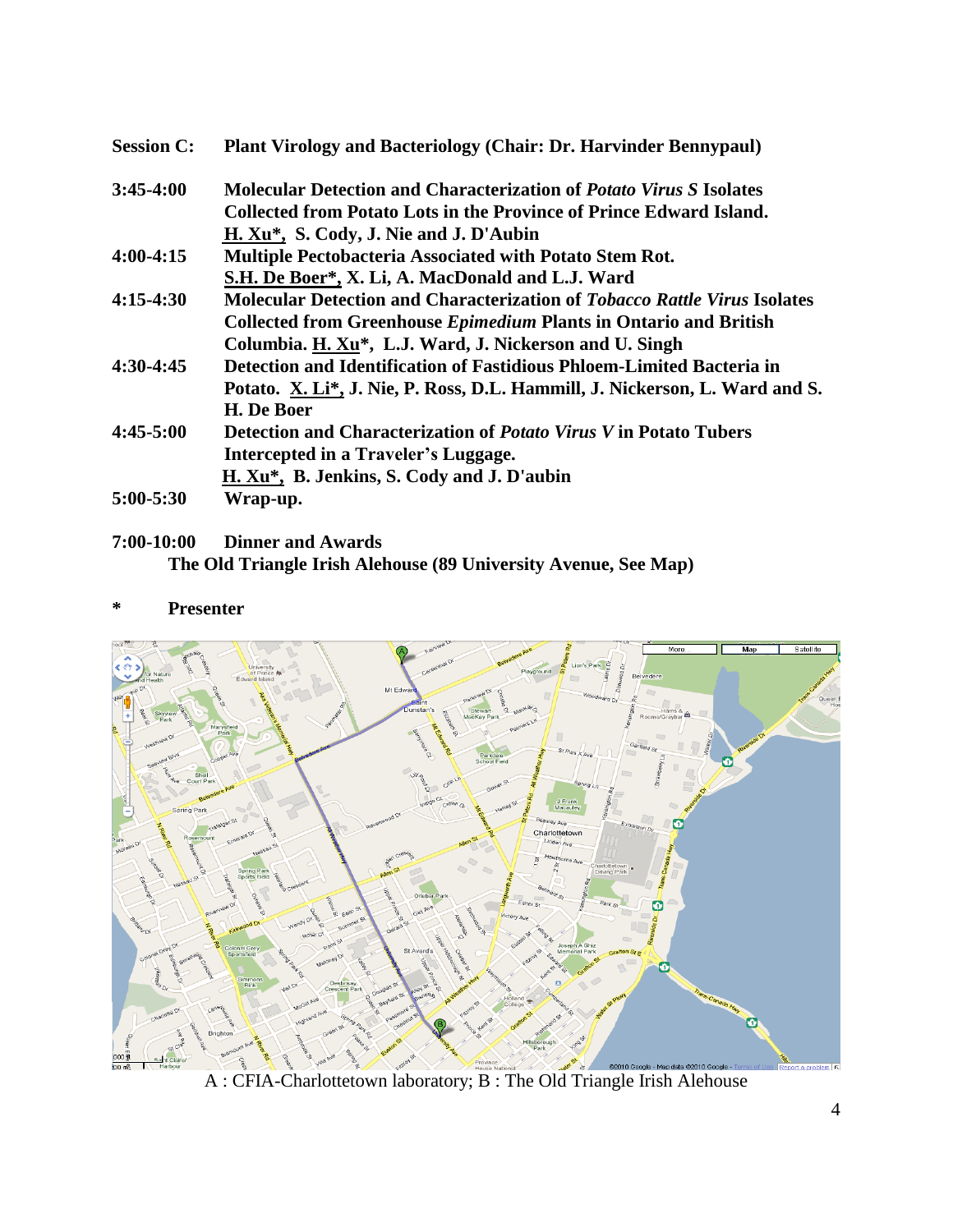# **ABSTRACTS**

# **Susceptibility of Lowbush Blueberry in the Sprout and Crop Phase to Valdensinia Leaf Spot.**

### **P.D. Hildebrand\*, W.E. Renderos, S.A.E. Fillmore and B. Walker.**

*Atlantic Food and Horticulture Research Centre, Agriculture and Agri-Food Canada, 32 Main Street, Kentville, NS B4N 1J5.* 

Valdensinia leaf spot is becoming a serious disease in lowbush blueberry that causes premature leaf drop in the crop and sprout phases of production. The purpose of this study was to compare the relative susceptibility of foliage on sprout and crop stems over time. Stems were collected randomly from small sites  $(2m^2)$  in 2 sprout and 2 crop fields periodically beginning in early June to August in 2009 and 2010. The stems were inoculated with *Valdensinia heterodoxa* (800 spores/mL) and incubated in a moist chamber at 20 C for 24 h after which the incidence of infected leaves and lesion diameter were assessed. Incidence of leaf drop was assessed after 6 days, spores per leaf after 14 days and incidence and length of sclerotia after 30 days. The incidence of infected sprout leaves was much higher than crop leaves and remained high through the growing season, compared with crop leaves which became resistant to infection. Lesion size was considerably greater on sprout leaves but decreased rapidly by late July. The incidence of defoliation was not significantly different between leaf types, but tended to decrease over time. Spore production was high in both leaf types early in the season and decreased linearly with time. Incidence of sclerotia in leaves was high for both leaf types in June, but decreased rapidly for crop leaves compared with sprout leaves. Sclerotia length decreased with time and tended to be greater in sprout leaves. These results indicate that the pathogen is most aggressive early in the season and that sprout leaves are more susceptible which has implications for understanding disease development, spread and management.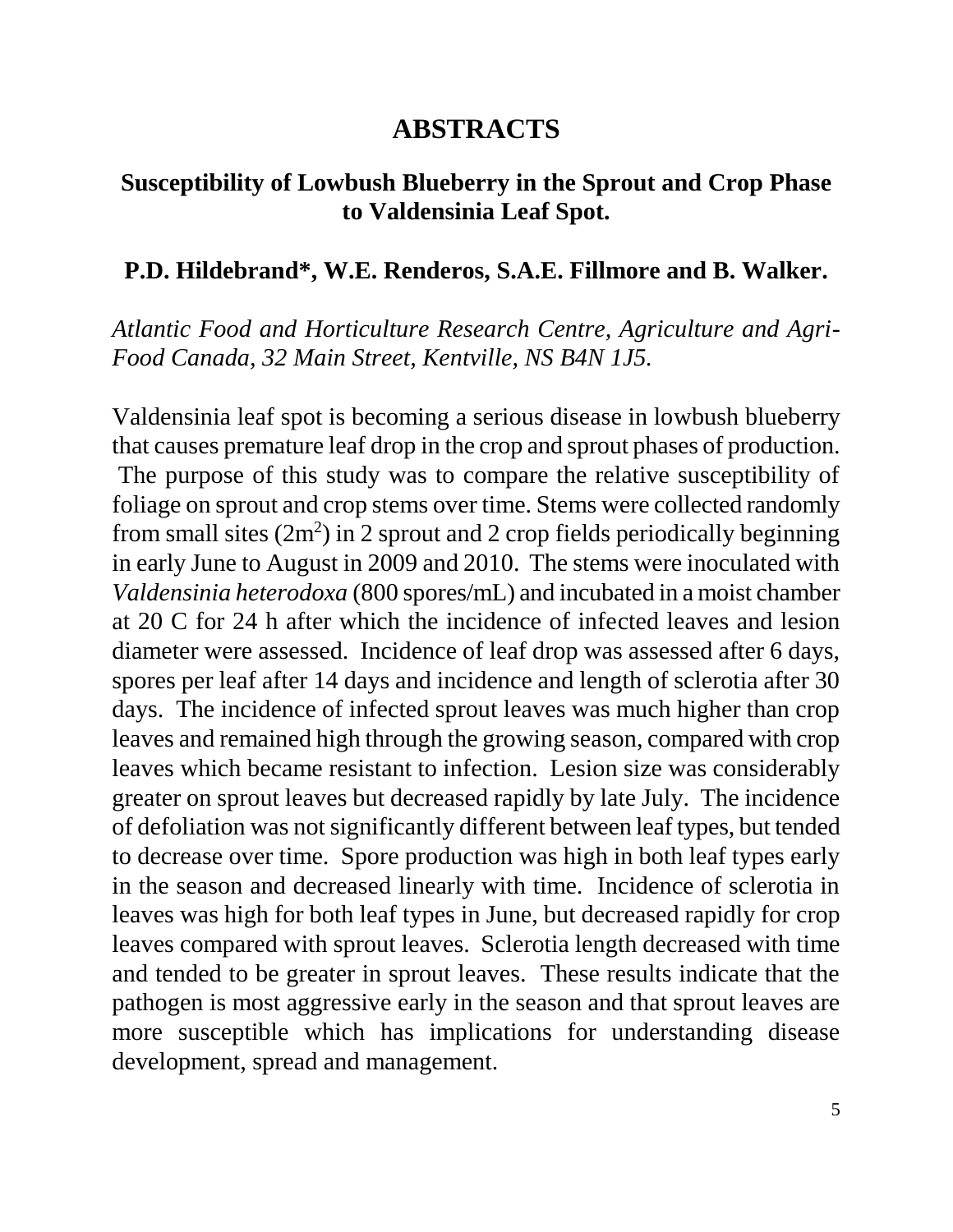### **Survey of** *Fusarium* **Species Causing Potato Seed-Piece Decay in Canada and Their Resistance to Fungicides.**

### **K. Lugosch\*, R.D. Peters, T. Barasubiye and K. Drake.**

*Agriculture and Agri-Food Canada, Crops and Livestock Research Centre, Charlottetown, PE Canada; (T.B.) Agriculture and Agri-Food Canada, Eastern Cereal and Oilseed Research Centre, Ottawa, ON Canada.*

Strains of *Fusarium* spp. with resistance to commonly used potato seed-piece treatment fungicides have been observed in Canada. In particular, populations of *F. sambucinum* and *F. coeruleum* with resistance to thiabendazole, thiophanatemethyl and/or fludioxonil have been frequently recovered. These pathogen populations have caused an increased incidence of seed-piece decay resulting in poor crop stands, reduced yields, and losses as high as 60% in some cases. Potato seed tubers with symptoms of decay were sampled from across Canada in spring 2010. In total, 85 samples were obtained, yielding 171 individual *Fusarium* isolates. Isolates were identified to species level by microscopic examination of morphological features and molecular methods and then tested for sensitivity to thiabendazole and fludioxonil using a fungicide-amended agar assay. The seed decay pathogens *F. sambucinum, F. avenaceum* and *F. coeruleum* were the most common species recovered. Isolates of *F. oxysporum, F. cerealis, F. acuminatum* and *F. sporotrichioides* were also identified. In summary, 84% and 76% of *F. sambucinum* isolates showed resistance to thiabendazole and fludioxonil, respectively, although isolates from Alberta and British Columbia showed more sensitivity to these fungicides than those found in other provinces. Most isolates of *F. avenaceum* and *F. coeruleum* were sensitive to both fungicides, although some fungicide-resistant isolates of these species were recovered in eastern Canada. In summary, the survey confirms the presence of strains of *Fusarium* in Canada resistant to thiabendazole and/or fludioxonil, particularly with respect to *F. sambucinum.* Fungicide resistance has limited the effectiveness of the most common potato seed-piece treatments used to control seed decay caused by *Fusarium* spp. in Canada. A re-evaluation of management practices for control of *Fusarium-*induced potato seed-piece decay is required.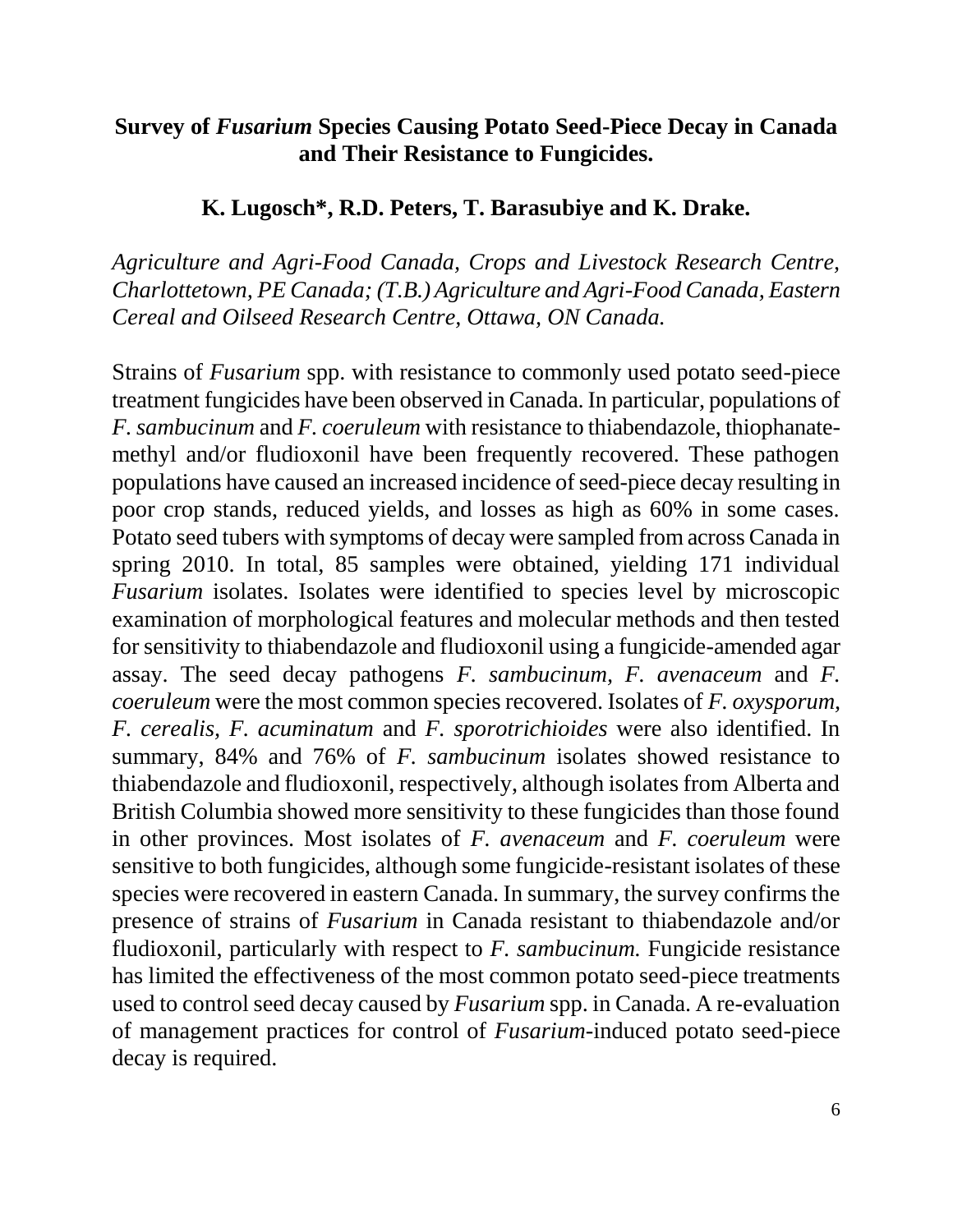### **The Validation of Phosphorous Acid-Responsive Proteins by MRM.**

### **Lim, S.\* , G. Wang-Pruski, D. Pinto, R.H. Coffin, K.I. Al-Mughrabi and R.D Peters.**

*Nova Scotia Agricultural College, PO Box 550, Truro, NS B2N 5E3; (D.P.) National Research Council-IMB, Halifax, NS B3H 3Z1; (R.H.C.) Cavendish Farms, Summerside, PE C1N 5J5; (R.D.P.) Agriculture and Agri-Food Canada, Charlottetown, PE C1A 4N6, Canada; (K.I.A.) New Brunswick Department of Agriculture and Aquaculture, Wicklow, NB E7L 3S4.*

Phosphonate chemicals contain phosphorous acid (PA) as an active ingredient to suppress late blight. These fungicides generally have a very favorable environmental profile. However, the defense mechanism(s) in the plant induced by PA is still unknown. In our three year field trials, the application of ConfineTM, a registered potassium phosphate-based fungicide, on potato leaves delayed the spread of late blight disease up to two weeks. Proteins from Confine-treated leaves and water-treated leaves as a control were identified using quantitative comparative proteomics. In total, about 8.7% (103 of 1184 proteins) reproducible proteins were modulated by Confine. Interestingly, the molecular function of more than 60% of up-regulated proteins by Confine was involved in defense related function. These Confine-responsive proteins were validated by multiple reaction monitoring (MRM), a highly specific mass spectrometry technique. Totally, 20 proteins (18 up-regulated proteins and two down-regulated proteins) were quantified by MRM. One or two peptides per protein were used for the analysis. Data by MRM confirmed that the abundance of the peptides for the 18 selected proteins was increased in response to Confine and the abundance of the peptides for the two proteins was decreased after the Confine treatment. Therefore, all proteins investigated by MRM were validated successfully. Previous works have shown that some proteins with defense functions reacted with DAB (3,3'-Diaminobenzidine). Therefore, Confinetreated leaves were tested by DAB assay and results showed that the leaves acquired the defense response. These results demonstrated that the proteins validated by MRM and the biological assay could help us to understand defense mechanism(s) triggered by PA.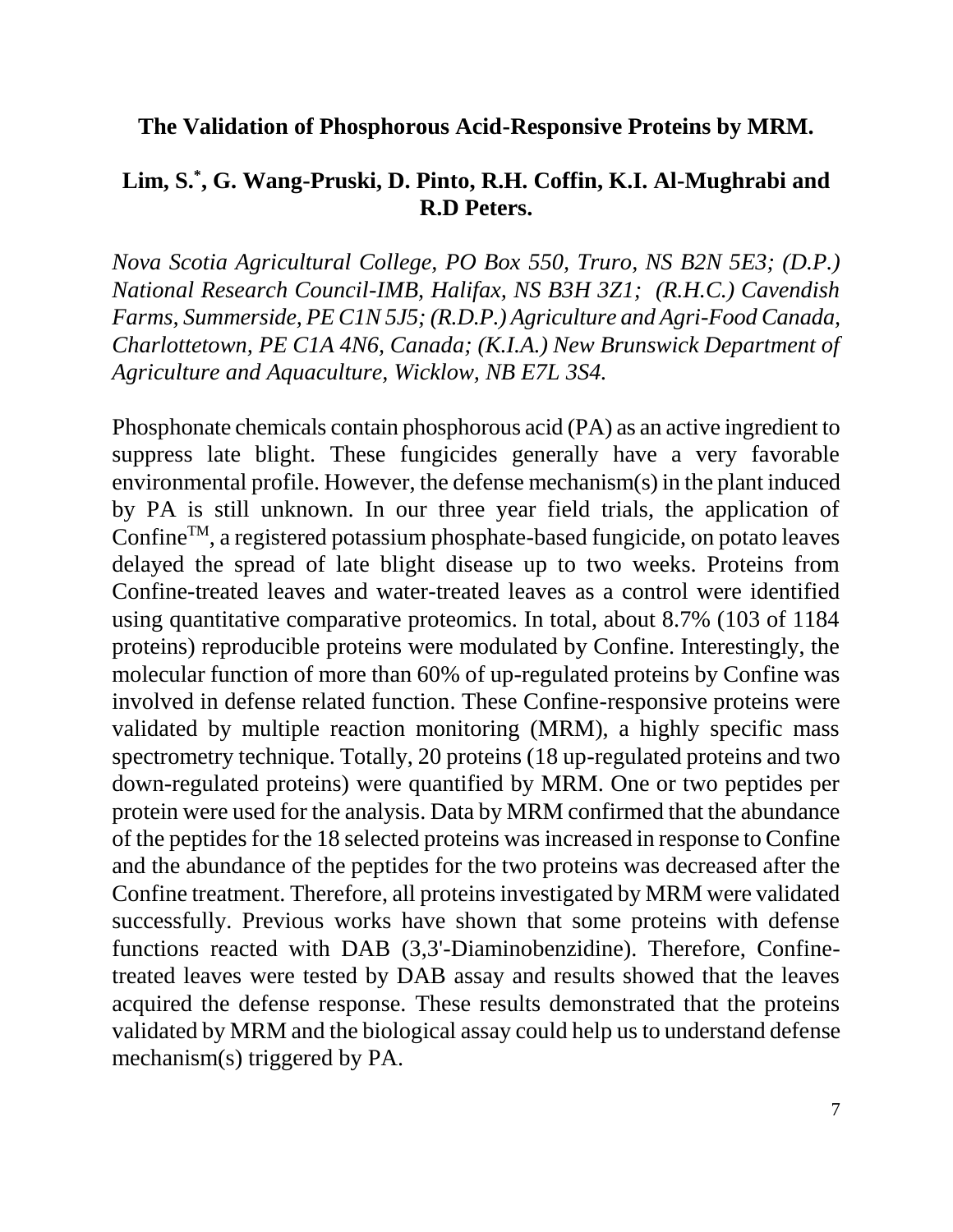### **Infection of Potato Tubers by** *Phytophthora infestans* **Via Stolons.**

### **D.H. Lambert, R.D. Peters\* and H.W. Platt.**

*Department of Plant, Soil and Environmental Sciences, Deering Hall, University of Maine, Orono, ME 04469, USA; (R.D.P and H.W.P) Agriculture and Agri-Food Canada, Crops and Livestock Research Centre, 440 University Ave., Charlottetown, PE C1A 4N6, Canada.*

The standard model for the infection of potato tubers by *Phytophthora infestans* involves the movement of infective propagules from the foliage through the soil profile during rain events resulting in direct infection of tubers, generally through natural openings such as eyes. However, under some circumstances, a high incidence of tubers infected at the stolon end can occur. To further explore the infection pathway, two greenhouse experiments were established wherein soils of potted plants were drenched with a sporangial suspension of *P. infestans* prior to tuber initiation. Seventy days after planting, plants were carefully removed from pots and underground plant parts including tubers, stolons and roots were assessed for visible symptoms of disease and the presence of the pathogen using microscopy and tissue plating methods. In total, 38% and 53% of formed tubers in experiments 1 and 2, respectively, showed symptoms of late blight tuber rot and were infected with *P. infestans* as determined by tissue platings. In all cases, tubers were infected at the stolon-end via stolons which also showed evidence of necrosis. Pathogen hyphae were observed within infected stolons and isolates of *P. infestans* could be recovered from both diseased tuber and stolon tissues. Growth of *P. infestans* through stolons into tubers provides a novel pathway for the infection of tubers. Thus, growers should place even more importance on early season control of disease.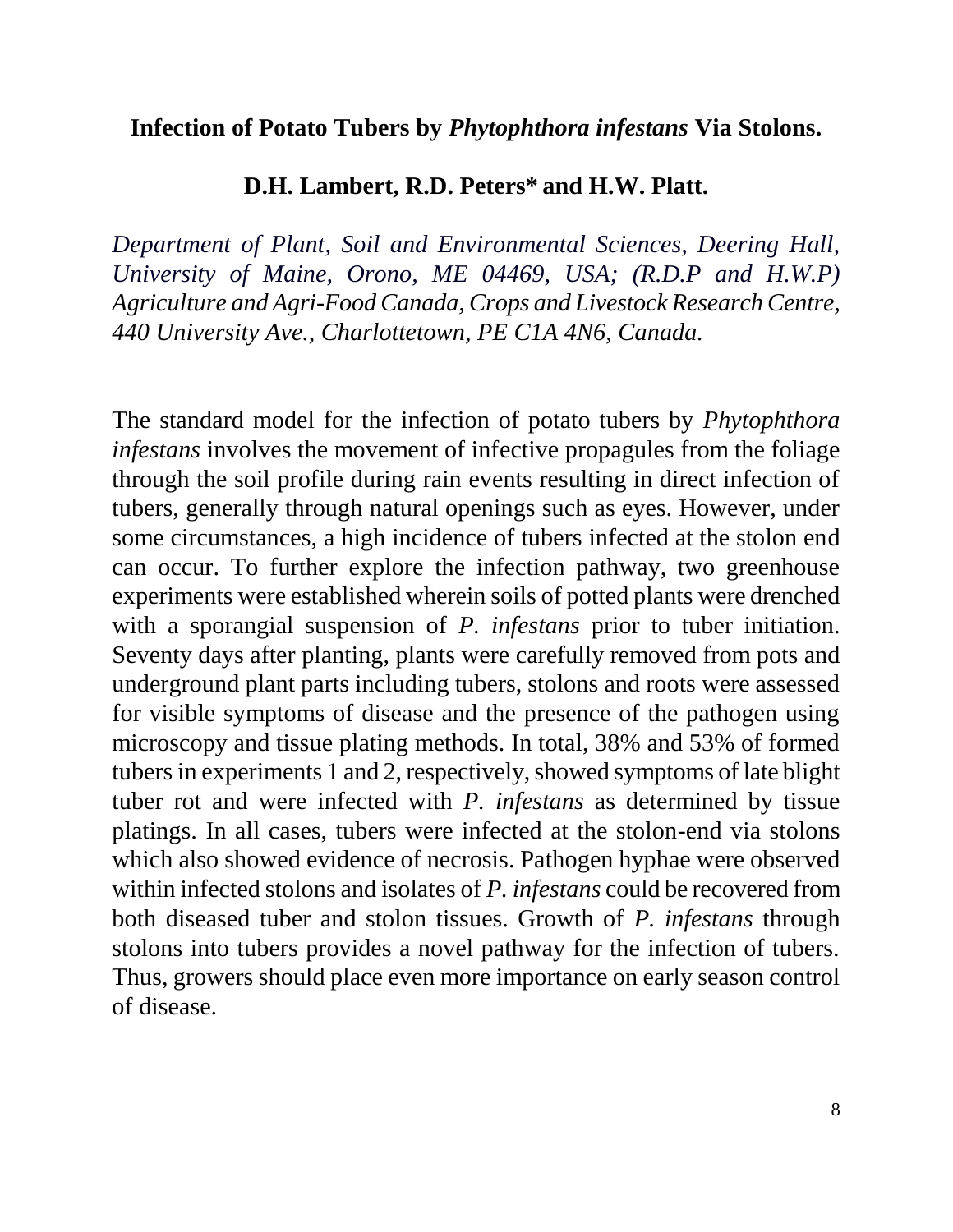# **PEI Plant Disease Diagnostic Service.**

# **M. Clark**

# *PEI Department of Agriculture, Kensington Potato Services, 7 Gerald A. McCarville Dr. PE, C0B 1M0*

The Plant Disease Diagnostic Service provides farmers, agri-business and agricultural extension staff with a disease identification and control advisory service. Diagnoses are based on visual examination of symptoms, microscopic observation and explicit laboratory techniques. The objective of this program is to provide clients with a fundamental service, identifying the problem and providing information to control the problem if possible, and to prevent any reoccurrence. All sample results are followed up with a written disease diagnostic report, fact sheet on the disease and a Crop Specialist visit if needed.

The collection of data is recorded using Plant Health Reporting System (PHRS). This computer program can be utilized to query information on specific diseases, and to monitor disease status for new and existing diseases. Through the collection of data (PHRS), all pest levels are recorded for the Crop Specialists, Pest Hotlines and the farmers. Timely information on pest levels help farmers make informed decisions on the utilization of appropriate chemical control measures and management practices.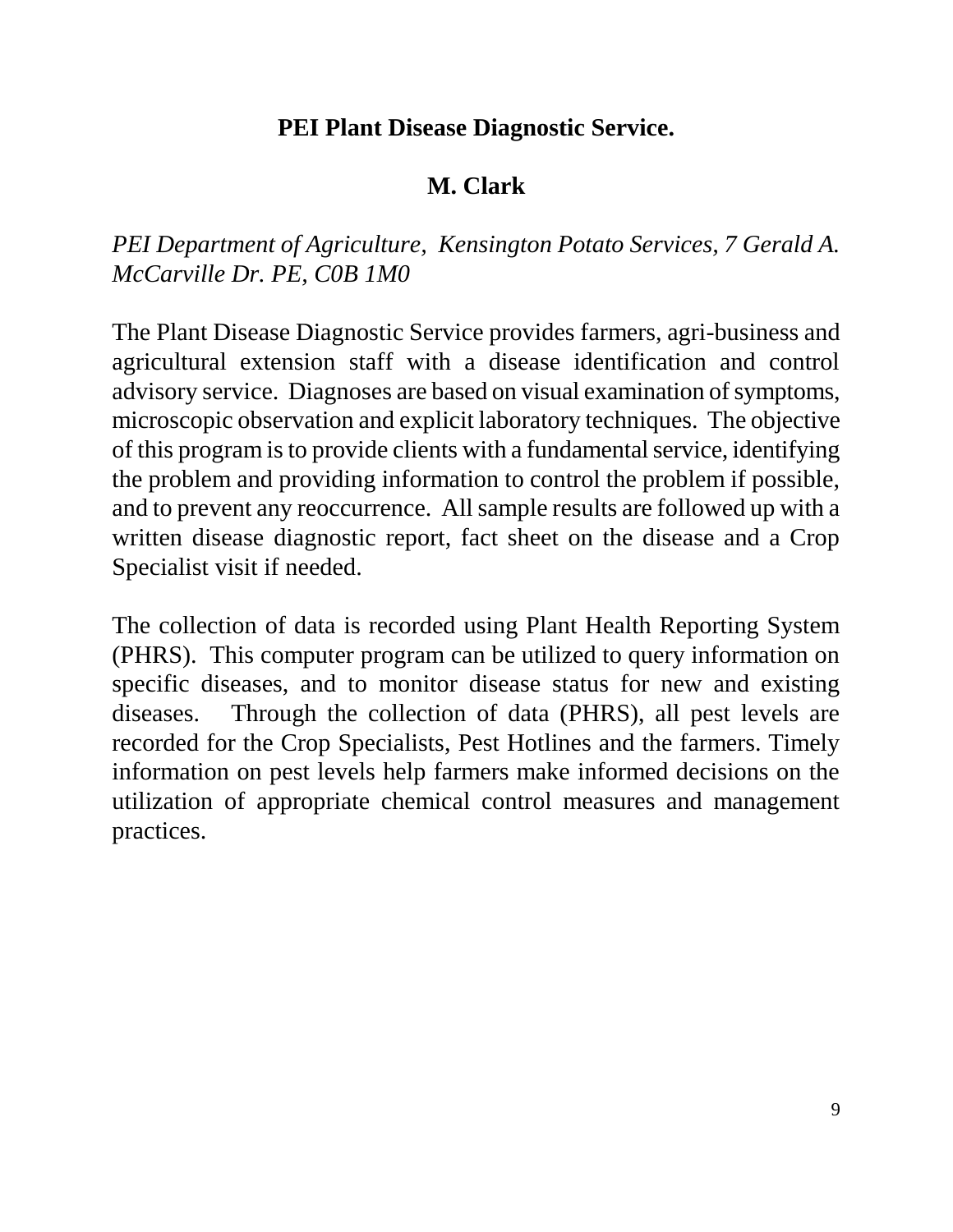### **Characterization and Molecular Analysis of the Ribosomal DNA Intergenic Spacer (IGS) in the Genomes of the Potato and Tobacco Cyst Nematodes, Globodera pallida, G. rostochiensisis and G. tabacum.**

#### **M. Madani**\*, **A. Vierstraete, S. H. De Boer.**

*Canadian Food Inspection Agency, Charlottetown Laboratory, 93 Mount Edward Road. C1A 5T1, PE Canada; and (A.V.) Department of Biology, Ghent University, Ledeganckstraat 35, B-9000 Ghent, Belgium* 

The intergenic spacer (IGS) region between the 18S and 28S rRNA genes in potato cyst nematodes, *G. pallida* and *G. rostochiensis*, and tobacco cyst nematode, *G. tabacum*, was amplified, cloned and sequenced. For sequencing, the IGS segment downstream from the 28S gene was amplified with primer pair  $28F2/15R$  and upstream from the 18S gene using primer pair G18S/9R. On the basis of the preliminary IGS sequence alignment for the three species under study, we designed a set of primers from consensus regions for specific amplification of the entire IGS region. PCR amplification of IGS from *G. tabacum*, *G. pallida*, and *G. rostochiensis* yielded respectively, a single amplicon (3 kb), 3 amplicons (2.5, 2.6 and 2.9 kb), and 2 amplicons (2.8 and 2.9 kb) suggesting that some *Globodera* spp. have more than one variant copy of IGS. Sequence analysis of cloned IGS-PCR products revealed a long repetitive sequence as well as shorter repeats. Short repeats of (T) 6, (A) 6 and (C) 6 were observed in each of the IGS sequences. An insertion/deletion of one to three nucleotide(s) separated each repetitive element and the small sub-repeat units were positioned inside the longer repeats. Regions approximately 400 bp long in *G. rostochiensis* and 350 bp in *G. tabacum*, without any internal repetitive elements, were identified between the two repetitive regions. A short signature sequence specific to each of the three species was also identified. Understanding the molecular structure of the IGS provides additional data that can be helpful for population studies, identification and diagnostic purposes, and perhaps will also reveal differences between subspecies and races of these *Globodera* spp.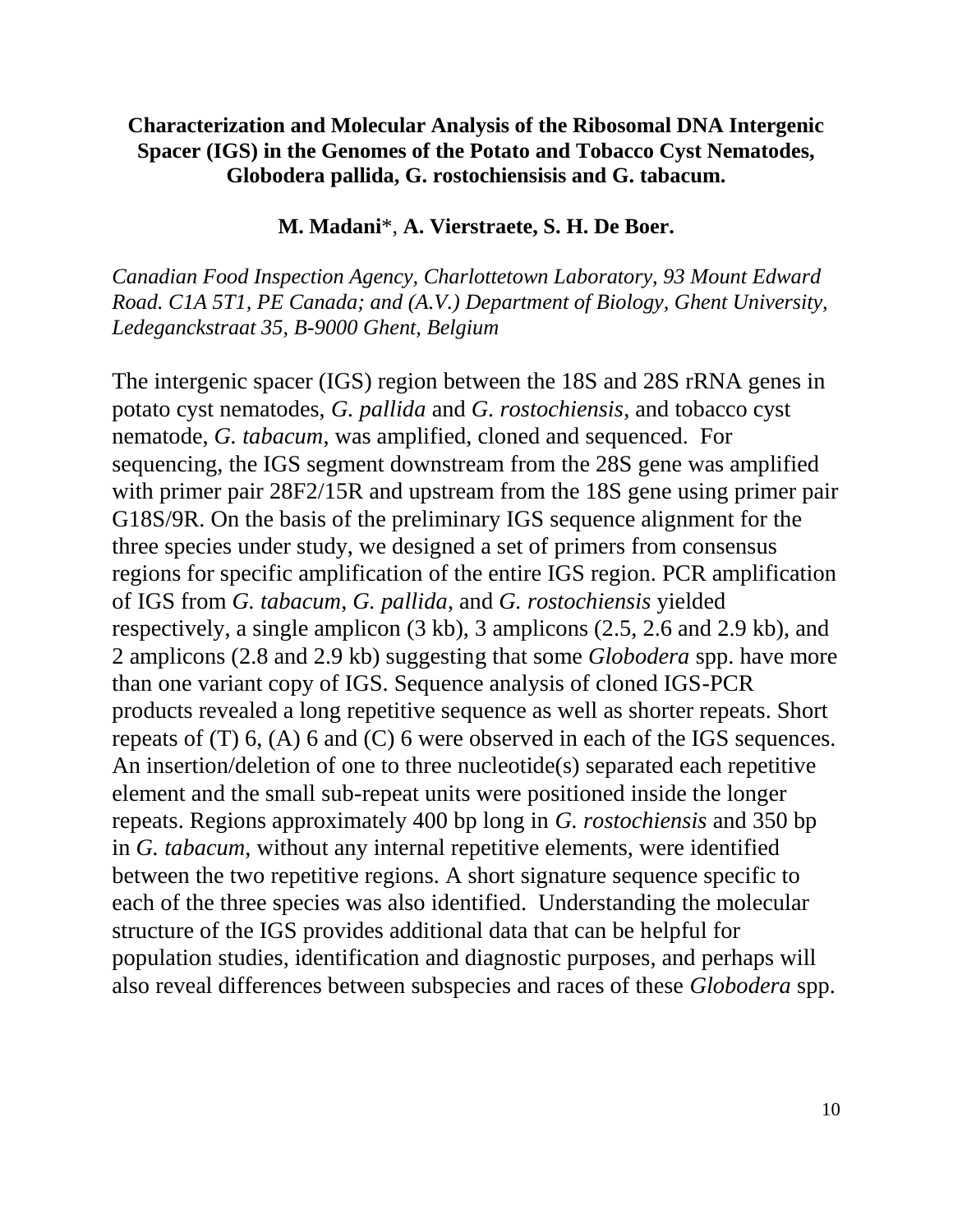## **Molecular Detection and Characterization of** *Potato Virus S* **Isolates Collected from Potato Lots in the Province of Prince Edward Island**

### **H. Xu\*, S. Cody, J. Nie and J. D'Aubin.**

### *Canadian Food Inspection Agency, Charlottetown Laboratory, 93 Mt. Edward Rd., Charlottetown, PE, C1A 5T1, Canada*

*Potato virus S* (PVS, *Carlavirus*) is considered to be one of the most common potato viruses worldwide. The infected plants of most of the common potato cultivars show little or no symptoms but the yield reduction caused by PVS infection can be up to 20%. There is little sequence variation among PVS isolates and no well defined strain types have ever been proposed. In recent years, however, PVS variants that have unique biological, pathological and molecular features have been detected in some countries, which indicates the presence of possible distinct PVS strain types in some potato growing regions. To understand the strain identity and genetic variability of PVS isolates in Canada, 25 PVS isolates from over 300 PVS positive potato samples were selected for further characterization. The coat protein (CP) gene of these isolates was amplified in RT-PCR and sequences of PCR amplicons were then determined. Phylogenetic analysis indicated that all PVS isolates from Canada and the US clustered in the same group and all known PVS isolates fell into two distinct groups, the common PVS isolates and the Andean PVS isolates. All the Canadian PVS isolates were in the common PVS isolate group. Several sets of primers specific to different segments of PVS genome were designed and evaluated for use in RT-PCR for detecting common PVS isolates in various potato tissues. Evaluation data showed that RT-PCR was highly specific and sensitive for amplifying PVS RNA from potato samples. PVS RNAs were readily detected by RT-PCR in composite samples of 400 to 800 potato leaves or 200 to 400 dormant tubers.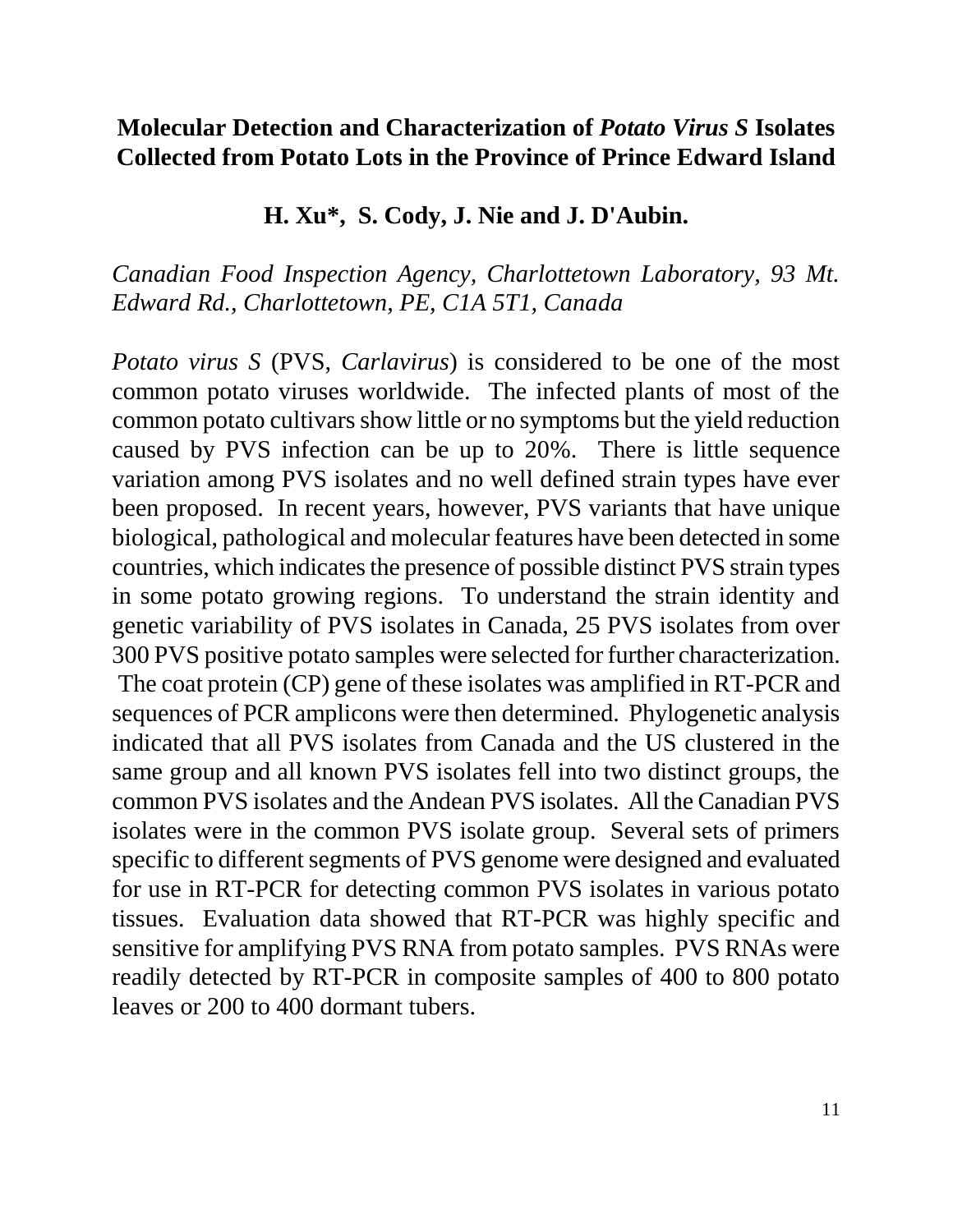### **Multiple Pectobacteria Associated with Potato Stem Rot.**

### **S.H. De Boer\*, X. Li, A. MacDonald, and L.J. Ward.**

*Charlottetown Laboratory, Canadian Food Inspection Agency. 93 Mount Edward Road, Charlottetown, PE, C1A 5T1, Canada.*

Although *Pectobacterium atrosepticum* (Pa) and *P. carotovorum* (Pc) are known as the causal agents of potato blackleg and aerial stem rot of potato, respectively, we recently also isolated *P. wasabiae* (Pc) and to a lesser extent *P. brasiliensis*(Pb) from stems with blackleg-like symptoms. Isolate identifications by classical microbiological procedures were confirmed by multi-locus sequence typing, and pathogenicity on potato was determined in greenhouse studies. Selected isolates of each *Pectobacterium* spp. were tested for pathogenicity in a field plot experiment. Seed potato tubers (cv. Superior), vacuum infiltrated with one of the four pectobacteria, were grown with and without irrigation and observed for stem decay. Incidence of stem decay was greatest in plots under irrigation, and greater in plots planted with Pa-inoculated seed than plots planted with Pc-, Pb-, or Pwinoculated seed. Disease incidence was greater with Pw-inoculated than Pb- and Pc-inoculated seed under irrigation, but was greater with Pbinoculated seed in the unirrigated plot. The inoculated *Pectobacterium* spp. was detected by PCR in every corresponding diseased stem tested during mid-season, but later Pa was only detected in about one-half of the diseased stems grown from Pa-inoculated seed. Pa was also detected mid-season in diseased stems in plots planted with Pc, Pb, and Pw-inoculated seed, and Pc, Pb, and Pw was detected in some of the diseased stems of the Painoculated plot as well as in some stems of all other plots. While inoculated pectobacterial species (except for Pc) were also detected at the stolon end of 10-30% of symptomless progeny tubers, heterologous species were also detected. These preliminary field results suggest the involvement of all four *Pectobacterium* spp. in potato stem rot but the role of each species as a primary pathogen needs further clarification.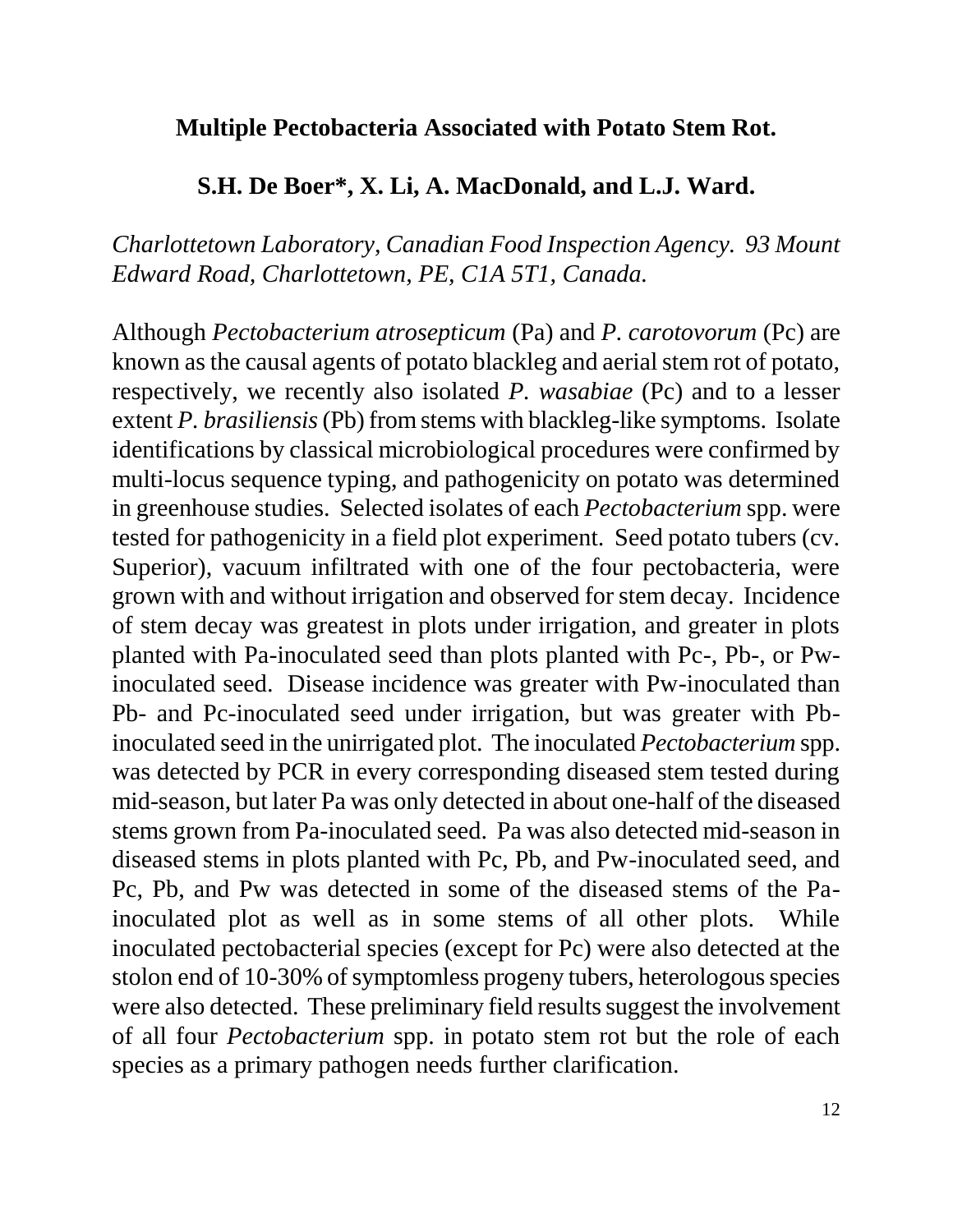### **Molecular Detection and Characterization of** *Tobacco Rattle Virus* **Isolates Collected from Greenhouse** *Epimedium* **Plants in Ontario and British Columbia.**

#### **H. Xu\*, L.J. Ward, J. Nickerson and U. Singh.**

*Canadian Food Inspection Agency, Charlottetown Laboratory, 93 Mt. Edward Rd., Charlottetown, PE, C1A 5T1, Canada*

Epimediums (*Epimedium* spp., *Berberidaceae*) are annual plants that are widely used in gardens and for medical uses. Epimedium plants of several cultivars showing mosaic, mottling, chlorotic spots and necrotic lesions were obtained from two nursery farms in Ontario and British Columbia in July, 2010. These samples were initially screened by RT-PCR using the primer set targeting the Open Reading Frame 4 (ORF4) of *Tobacco rattle virus* (TRV) RNA 1 and the RT-PCR procedures developed previously for the detection and identification of TRV potato isolates. Amplicons with expected size (463 bp) for TRV were generated from the RNA extracts of the Epimedium plants by RT-PCR. Subsequent digestion of the PCR products with the restriction endonucleases showed that the PCR amplicons of some samples were digested as expected by *Alu*I, but not by *Dde*I, The ORF4 gene of eight TRV Epimedium isolates (named as TRV-E889 to 910) were amplified by RT-PCR followed by sequence analysis that revealed some differences among the these isolates. The analysis indicated that the TRV Epimedium isolates may have two different origins (compared TRV-E889 and 903). Phylogenetic analysis and comparison of the Epimedium TRV isolates with other known TRV isolates showed that some of the isolates (e.g. E888, E889, E906) were closely related to TRV from ornamental species (e.g. tulip) while other Epimedium TRV isolates (e.g. E903, E904, E908-E910) shared a higher identity with European tobacco and potato TRV isolates than with the TRV isolates from Canadian potatoes.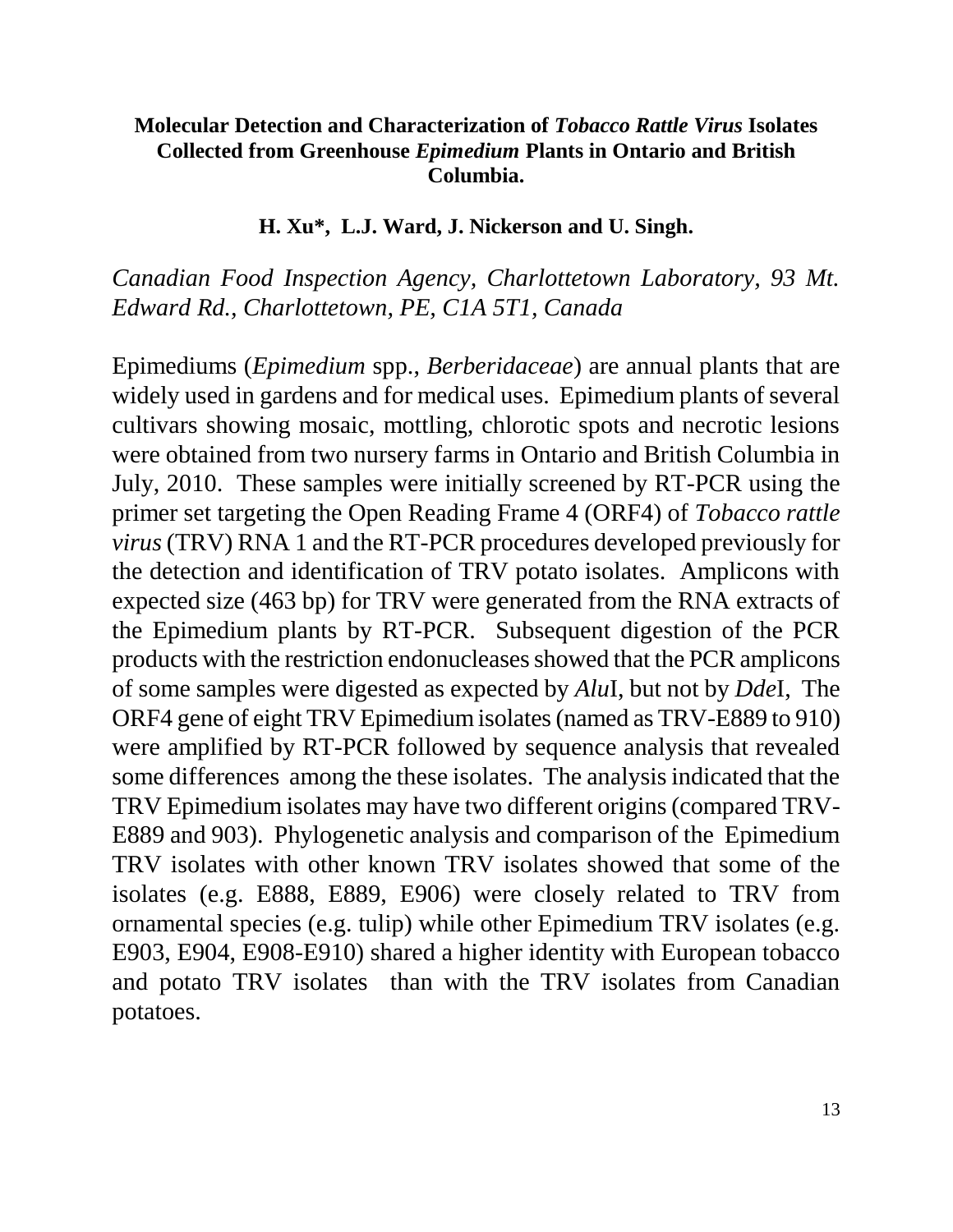### **Detection and Identification of Fastidious Phloem-Limited Bacteria in Potato.**

### **X. Li\*, J. Nie, P. Ross, D.L. Hammill, J. Nickerson, L.J. Ward and S. H. De Boer.**

*Canadian Food Inspection Agency, Charlottetown Laboratory, 93 Mt Edward Road, Charlottetown, PE, C1A 5T1, Canada* 

Fastidious phloem-limited bacteria in potato are phytopathogens that specifically inhabit the phloem tissue, causing leaf stunting, witches' broom and purple top. Among them, phytoplasma have been described since 1967 with worldwide distribution, whereas '*Candidatus* Liberibacter solanacearum' was only recently named as the causal agent of potato zebra chip disease that so far has a limited distribution. Apart from the common symptoms which are similar to potato witches' broom caused by a phytoplasma, the main characteristic of potato zebra chip disease is the severe internal necrosis of potato tuber tissue. However, it was observed that the zebra chip pathogen tended to be eliminated naturally from some tissues such as aerial tubers of greenhouse-grown plants, but remained readily detectable in diseased stem and infected progeny tubers of the same plants. In contrast, age-dependent disappearance of symptoms from ZC-infected tomato plants did not affect infectivity. Potato plants graftinoculated from latently infected tomato became symptomatic but, interestingly, similarly graft-inoculated tomato plants did not but were PCR-positive. To ensure accurate detection and differentiation of the pathogens, we used a culture-independent systematic approach to clone and sequence the entire 16S rRNA gene, an intergenic spacer region, and partial 23S rRNA gene of the causal agents of both the zebra chip and potato witches' broom diseases. Phylogenetic analyses was used to rapidly differentiate between the potato zebra chip disease and potato witches' broom, which despite very similar symptomologies are caused by very different organisms, the former being classified as an Alphaproteobacteria, while the latter belongs to the Mollicutes. A conventional PCR assay targeting the rrn operon of '*Can.* L. solanacearum' was adapted for routine use in the potato post-entry quarantine program.